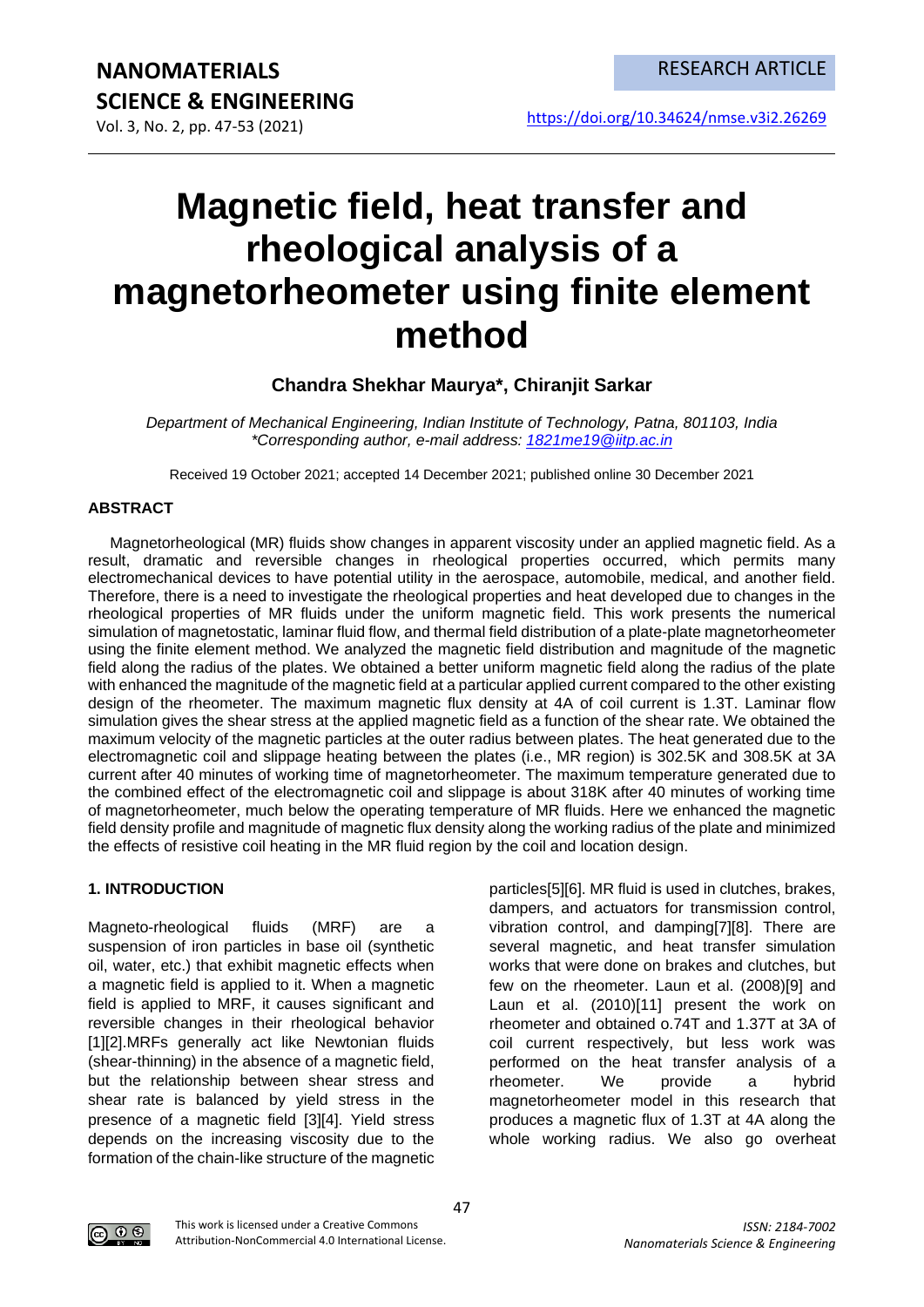

Figure 1. 2-D Axis symmetric magnetic field simulation of hybrid magnetorheometer.

creation from the electromagnetic coil's resistive heating and MR fluid slippage between the plates.

### **2. SIMULATION HYBRID MAGNETORHEOMETER**

This research uses COMSOL's 2-D axisymmetric space to simplify the model and increase its accuracy. Figure 1 shows a 2-D axisymmetric schematic cross-section of the plate-plate magnetorheometer.

### **2.1. Magnetic Field Simulation**

A "magnetic field" module in Comsol Multiphysics 5.3a software is used to simulate the magnetic field of the 2D axis-symmetric model. The magnetic field simulation is carried out using Ampere's Law, with the MUMPS solver and the air border acting as magnetic insulation. Except for the magnetic coil, Ampere's law applies to all border domains. The model is divided into two sections: solid and MR



Figure 2. Magnetic flux density versus coil current at 0.5mm gap of MR region.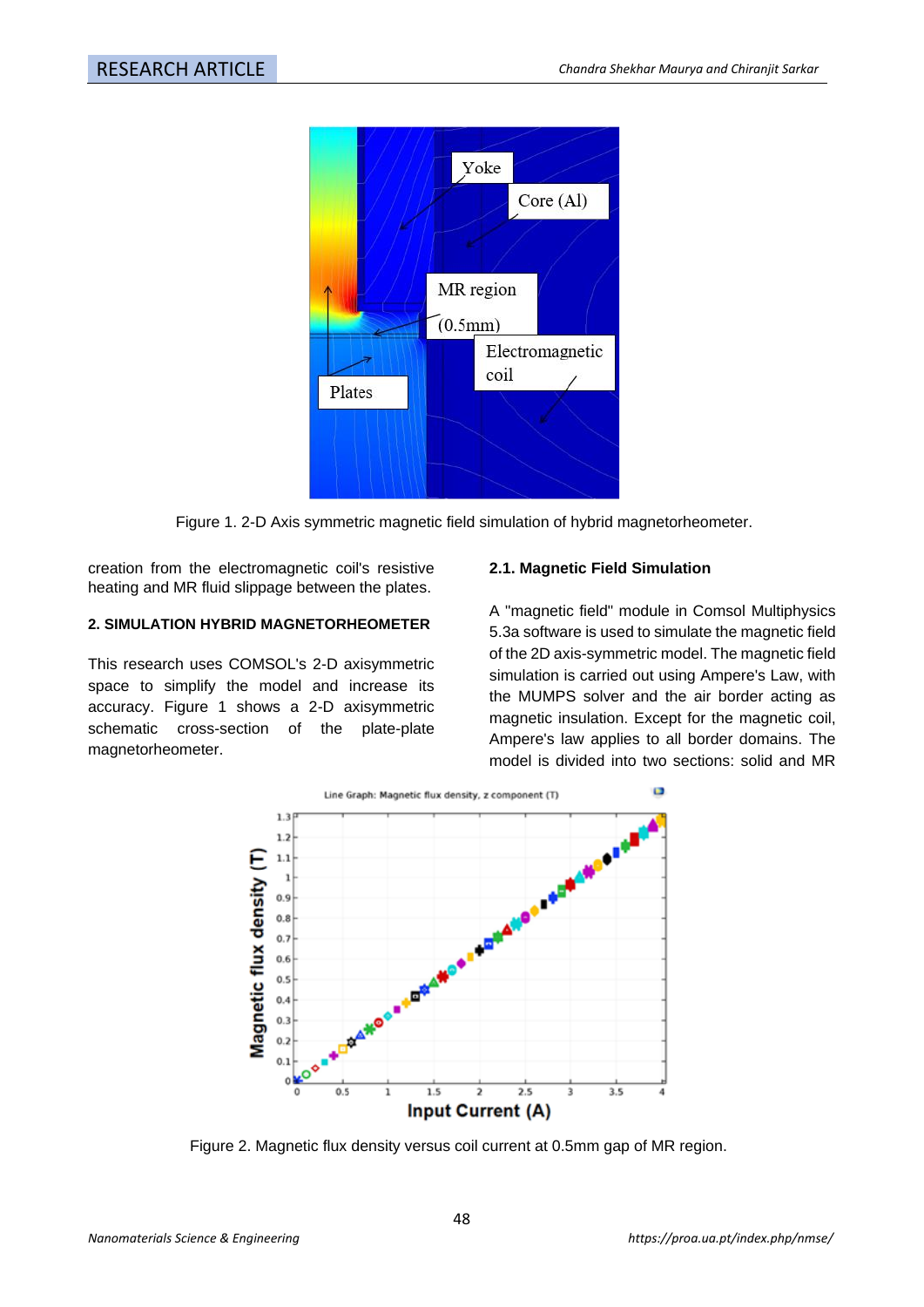

Figure 3. Variation of magnetic flux density versus magnetic flux intensity up to 4A input current.

fluid. The mesh size that was chosen was quite fine. The precision of the magnetic field is determined by the mesh quality of the MR region, which has a major impact on the simulation's computational outcomes. There are 2576 triangular elements and 399 geometric entity indices in this set. The plates and top yoke are made of low carbon steel 1010, which has a larger magnetic flux density than non-magnetic materials. The component materials are selected for their high relative permeability  $(\mu_r)$ ) and low coercivity $(H_c)$ The property, advantageous of lowcoercivity material is this minimizes the remnant

field that is retained within the fixture upon removal of the magnetic field [12][13]. Components with low magnetic permeability that are not part of a magnetic circuit are generally chosen to reduce the magnetic leakage.MRF85, a self-prepared magnetorheological fluid made up of iron particles and silicone oil (viscosity 0.15 Pas) as base oil, was used in this simulation. The magnetic zcomponents of lines pass perpendicularly through the 0.5mm gap of sample space in Fig. 1, a 2-D axisymmetric simulation of the magnetic field of a hybrid magnetorheometer. The red zone in Fig 1 shows the maximum intensity of the magnetic field



Figure 4. Distribution of velocity of MR fluid between the plates.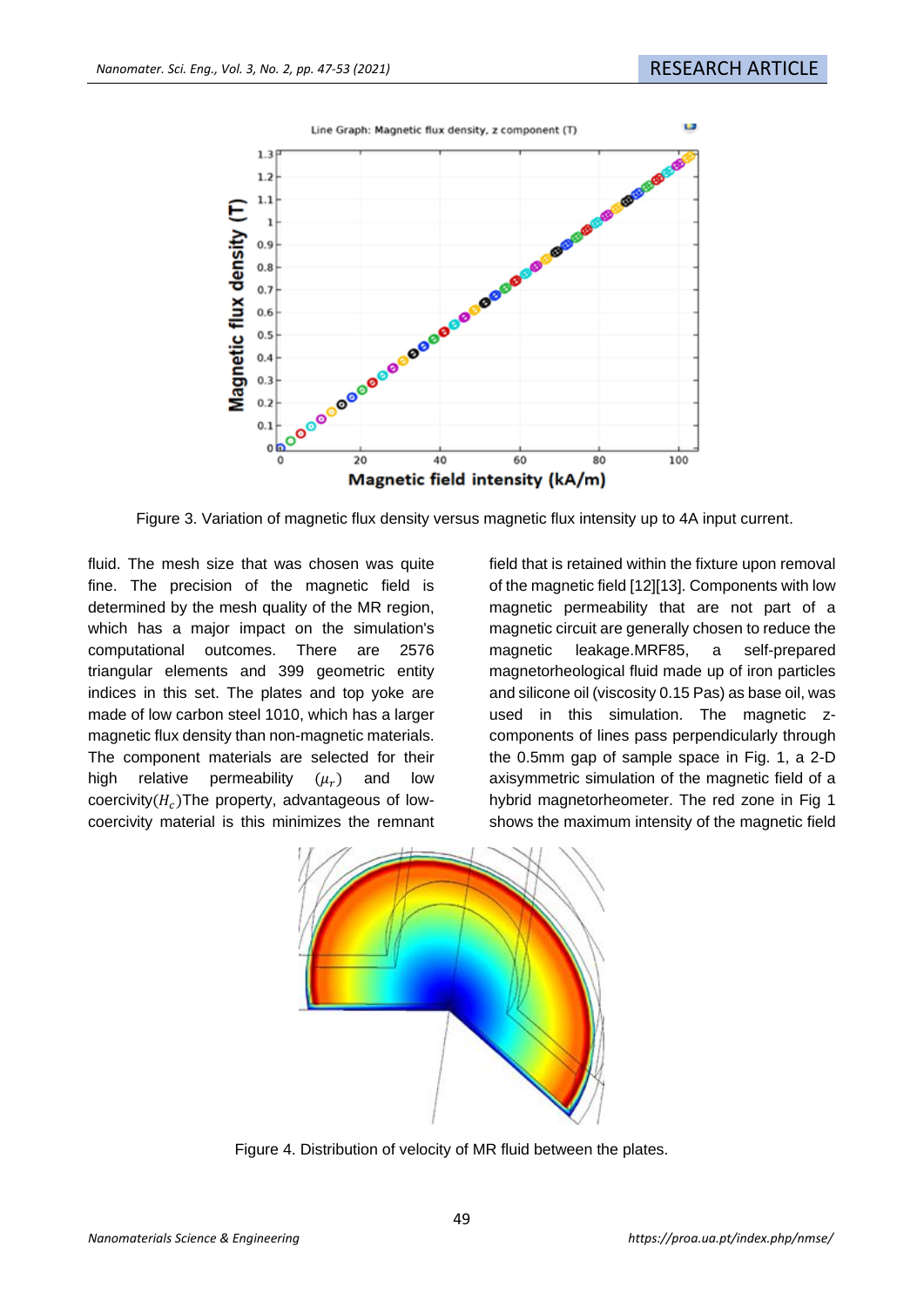

Figure 5. Variation of shear stress with shear rate.

in that area of plates. As the input current rises, the magnetic flux density rises to a certain point, after which the magnetic field begins to get saturated as the current rises. As demonstrated in Fig. 2, the highest magnetic flux density at 4A coil current is 1.3T. Figure 3 shows that the magnetic flux density

between parallel plates grows as the magnetic flux strength increases.

# **2.2. Laminar Flow Simulation**



Figure 6. Distribution of temperature due to the resistive heating of the electromagnetic coil after 40 minutes of working time of magnetorheometer.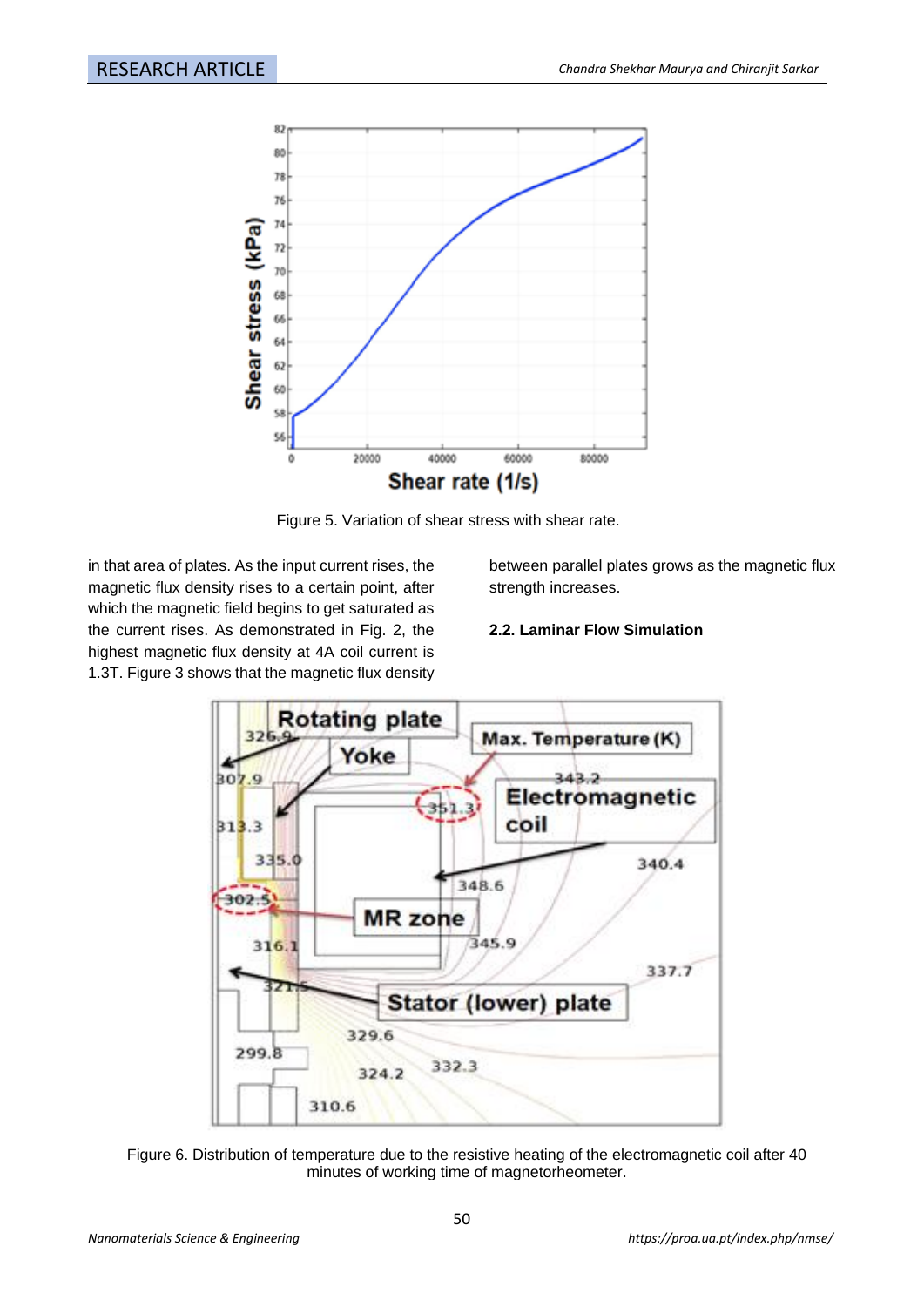

Figure 7. Variation of temperature through the radius of MRF region due to the resistive heating of the electromagnetic coil after 40 minutes of working time of magnetorheometer.

The shear stress at the applied magnetic field is calculated using laminar flow simulation and the shear stress impacts on shear stresses. MR fluid is placed between two parallel rotational plates with a 0.5mm gap between them, with the upper plate rotating while the lower plate remains fixed. The MR fluid particles rotate over stationary plates as the upper plates revolve. As shown in Fig. 4, the maximum velocity of MR fluid particles is away from the center of plates (the red zone area over the plates), which has an impact on MR particles collected away from the center. This can now be reduced by raising the magnetic flux density, because a strong chain forms among the particles under a high magnetic field, and the viscosity of the MR fluid rises. MRF85 yield stress is a function of magnetic flux density, with a value of 57.4KPa for 4A coil currents. An approximate polynomial equation was developed using Anton Paar MCR102, which shows the relation between magnetic flux intensity (B) and shear stress for MRF85, as shown in equation 1 [10].

$$
\tau_y(kPa) = -603.78 \times B^4 + 1084.7 \times B^3 - 663.91 \times B^2 + 227.11 \times B + 2.5967
$$
 (1)

Bingham model applied to describe post-yield behavior of MR fluid, while in the post-yield region a constant viscosity is assumed at a given

magnetic field. Bingham model equation is given below[6]:

$$
\tau = \tau_y + \eta_0 \dot{\gamma} \tag{2}
$$

Where *t* is the shear stress,  $\tau_v$  is the yield stress,  $\dot{\gamma}$ is the shear rate, $\eta_0$ is the viscosity of base dynamic viscosity  $(n)$ As in equation 3. The shear stress of MR fluid increases with increasing the shear rate, as shown in Fig. 5.

$$
\eta \dot{\gamma} = \tau = \tau_y + \eta_0 \dot{\gamma} \tag{3}
$$

#### **2.3. Hear Transfer Simulation**

The temperature is controlled by the hybrid magnetorheometer, which is generated primarily by two sources: (1) resistive heating of the electromagnetic coil, and (2) slippage of MR fluid between the plates. In regards to the physical working conditions, the simulation was performed for 40 minutes of working time of magnetorheometer, and the maximum temperature generated in the MR fluid zone as a result of the combined effects of resistive electromagnetic coil heating and slippage was approximately 318K.

#### *2.3.2. Effect of Slippage*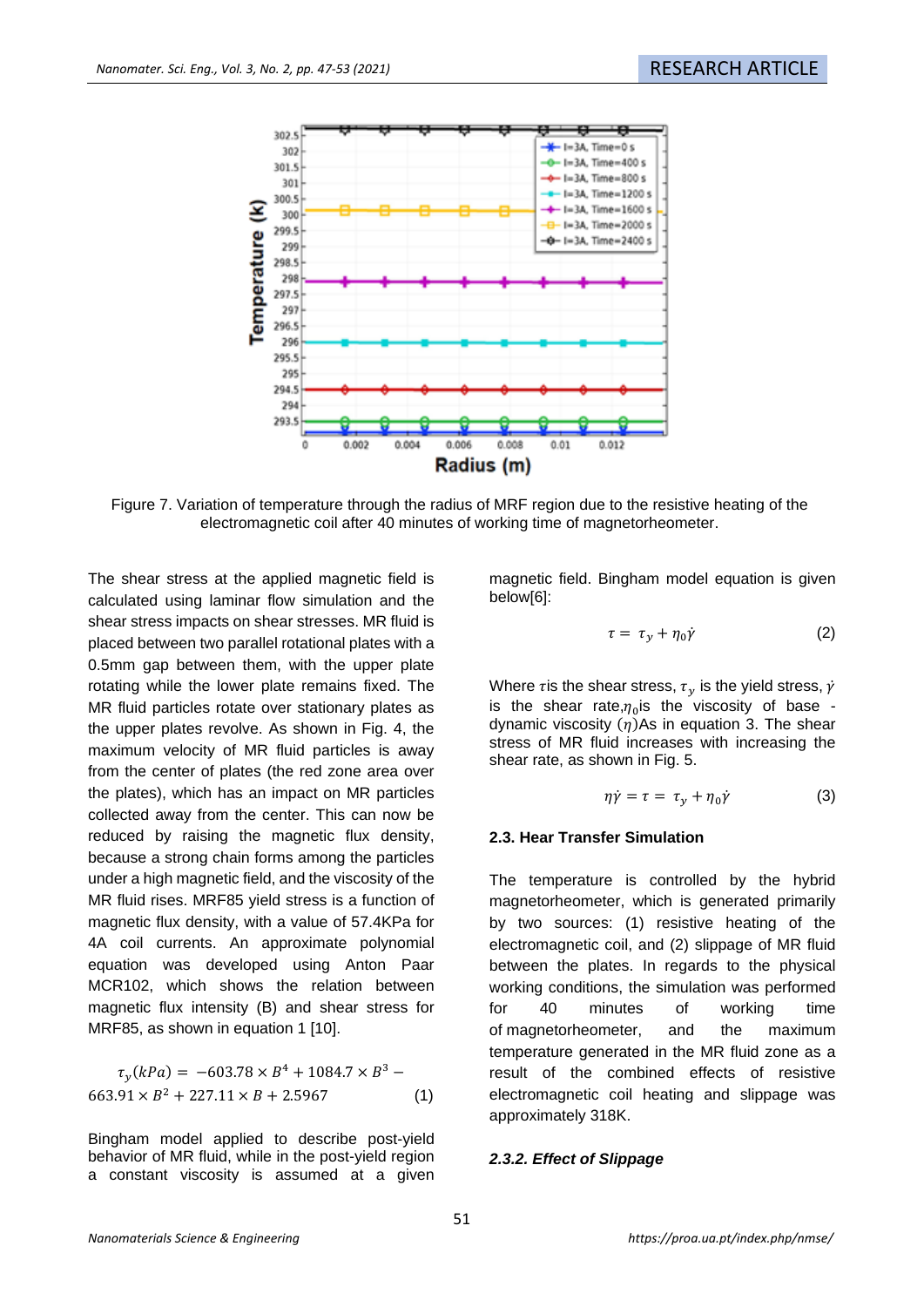

Figure 8. Distribution of temperature over the surface of rheometer due to slippage after 40 minutes of working time of magnetorheometer.

Due to the increased viscosity of MR fluid in the presence of the magnetic field, it becomes tough to break the chains when the rheometer plates begin to slip. The simulation is based on the idea that viscosity between the plates causes shear stress, which is then transformed into heat flow. The heat produced by slippage in the current magnetic field is more than the heat produced by slippage in the absence of a magnetic field. The temperature generated by MR fluid slippage in the presence of a magnetic field is 308.5K, which is higher than the temperature generated by the resistant coil. After 1 hour of working time of magnetorheometer, the maximum temperature generated is 313K, which is relatively low. As indicated in Fig. 8, the largest quantity of heat generated by slippage is near the MR sample. When compared to slippage heating, the temperature generated by resistive heating of the electromagnetic coil is lower. Slippage heating has a greater impact on the MR sample zone, thus we must keep it under control for the duration of the project. The maximum operating temperature limit of the MRF85 is 443k, which is significantly higher than the combined temperature impacts of the coil and slippage heating during 40 minutes of working time of magnetorheometer, as illustrated in Figs. 7 and 8.

# **4. CONCLUSIONS**

The magnetic field over the MR sample was enhanced in this study; the magnetic flux density was 1.3T at 4A of input coil current. A homogeneous magnetic field is generated over the MR sample using this hybrid magnetorheometer model. Because the temperature created by the sum of electromagnetic coil heating and slippage heating is around 318K, which is well below the operating temperature of MR fluid, there is no requirement for water cooling for the 40 minutes of working time of magnetorheometer. Temperature variation is similarly constant around the radius, as seen in Figs. 7 and 8, and no temperature gradients occurred over the MR sample as a result. Now in this way, we improved the design of the magneto rheometer by enhancing the magnetic flux density and controlling the temperature over the MR sample.

# **ACKNOWLEDGMENTS**

The authors would like to express their gratitude to the smart material and machines lab at the Department of Mechanical Engineering at IIT Patna, Patna, for supplying a rotational rheometer